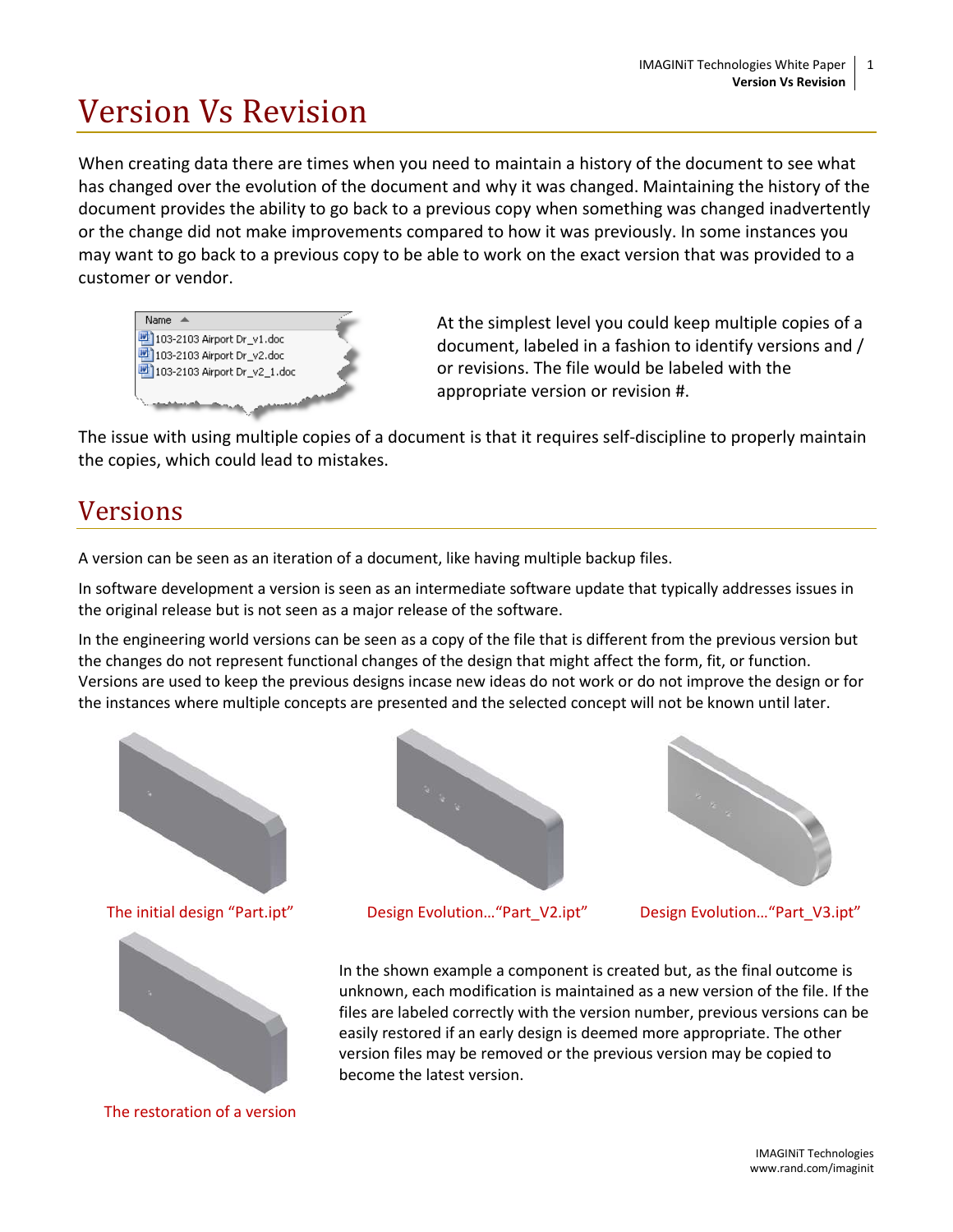## Revisions

Webster's dictionary describes a "revision" as *the act of revising*, which is to *make a new, amended, improved, or up-to-date version.*

In software development a revision is seen as a major release of the software that will introduce new features and functionality to the application. In the engineering world revisions are done to show changes to a design so that the changes are documented for the entire design team and any other individual who uses the data.





The initial release to manufacturing





A revision will typically be created when modifications are done after the data has been released. In most cases the revision represents a modification to the document such that the document or design remains interchangeable with the previous revision. Likewise, if the modification changes the data so that it is no longer interchangeable with the previous revision, a new file will be created.





Revisions will be identified by incrementing the documents associated revision number or letter.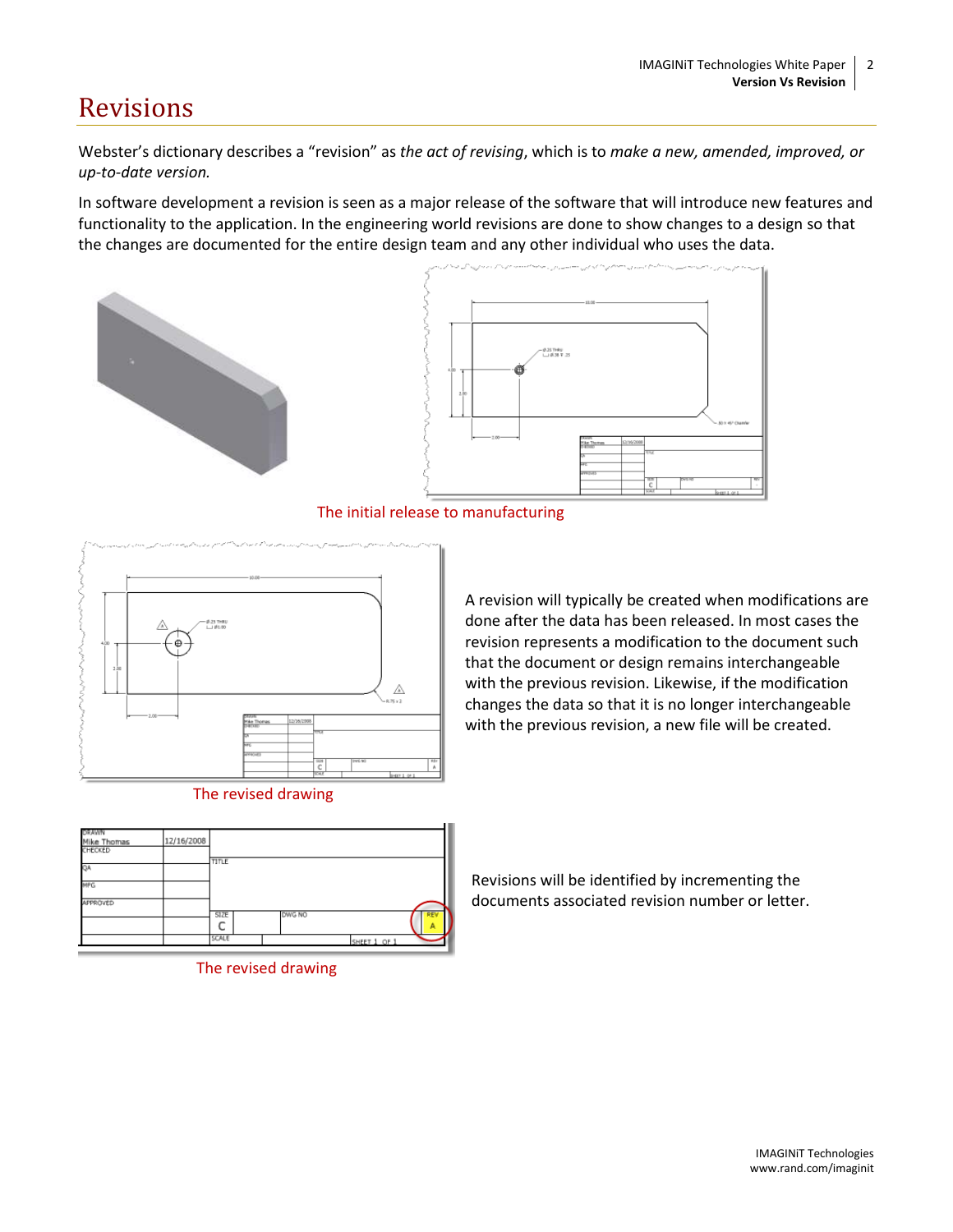# Autodesk Data Management

So how can Autodesk Data Management help?

As stated above, one of the simplest methods to maintain revisions is to add the revision number to the filename of the document. With CAD the drawing may be saved or exported to a different format, like pdf or raster image (jpg, tiff, etc) to provide a static, unchanging copy of the previous revision of the drawing.

These processes will provide the ability to use a previous revision of the document and provides documentation on the changes to the document. However as this is a manual process it is up to you to generate the copy of the document and properly rename the file to include the revision number. With any manual process there is always the possibility of forgetting or not doing it properly, so what happens if you forget?

#### **Work-in-process (WIP) management = Autodesk Vault**

Autodesk Vault makes it easy to track and locate current versions of a design and helps CAD users manage data organization and protection of the design data from inadvertent changes. Autodesk Vault maintains previous versions of any file checked-into the Vault. These previous versions can be restored to the current version at any time restoring an early version of the file.

| Thumbnail | Fão Name           | Version.      | Created By | Checked In                                | Comment |
|-----------|--------------------|---------------|------------|-------------------------------------------|---------|
|           | Holder Bracket.ipt | $\frac{1}{4}$ | miket      | K. AV DRESSER TO MAY<br>12/3/2008 8:49 PM |         |
|           | Holder Bracket.ipk | ä             | miket      | 12/3/2008 8:48 PM                         |         |
|           | Holder Bracket.ipt | 2             | mitet      | 12/3/2008 8:48 PM                         |         |

Version (History) Management within Autodesk Vault

**BENEFIT:** Using Vault means versions are maintained automatically meaning no manual copying and renaming of files AND previous versions can be restored to the current version at any time.